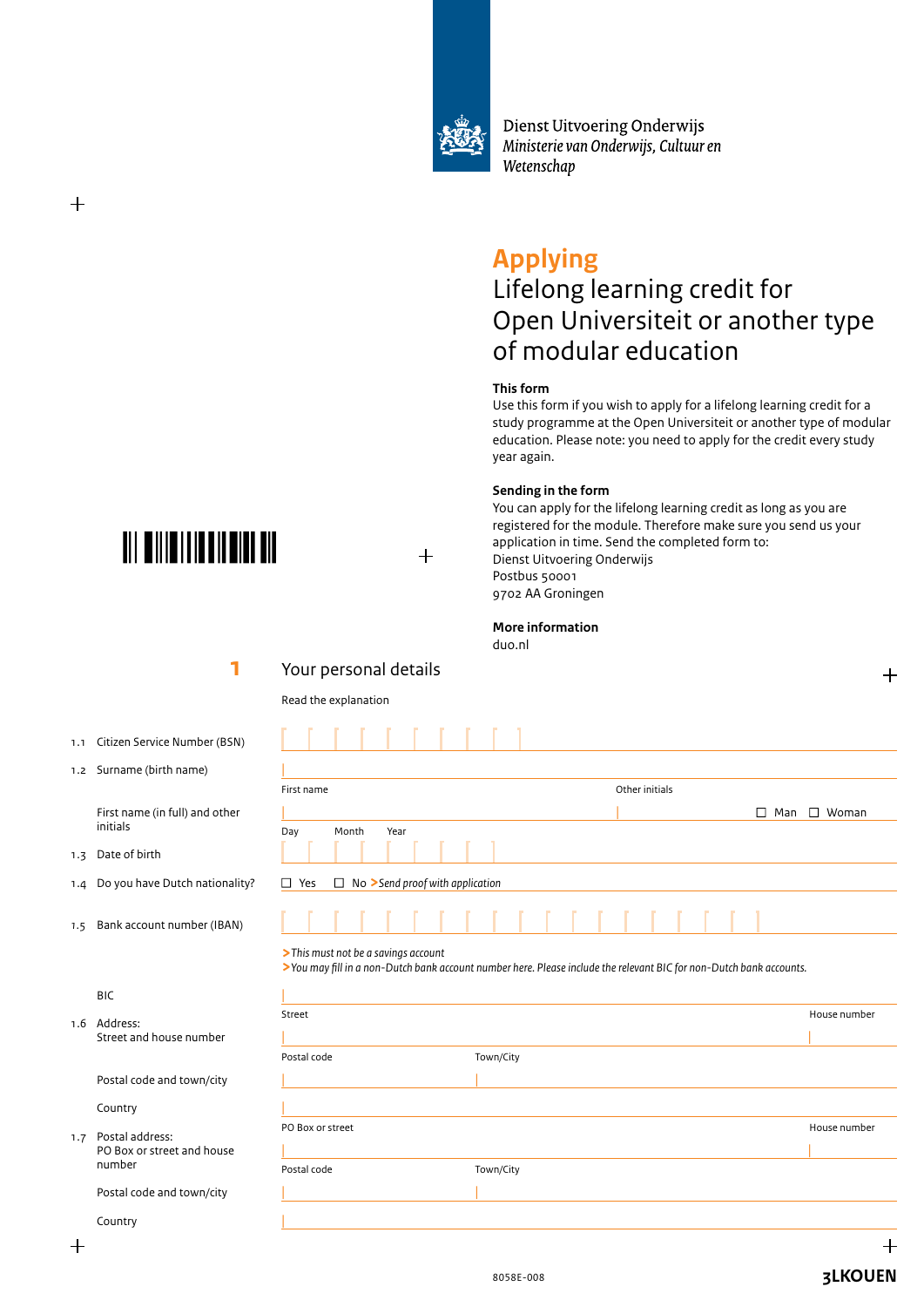### Your study details

Read the explanation

|

2.1 Name of the educational institution where you will be enrolled

**2**

- 2.2 Which module do you or will you follow?
- 2.3 What type of education is the programme that you filled in at question 3.2?
- 2.4 How many credits (ECTS) does the study unit or module concern?
- 2.5 When will you start this study unit or module?

**3**

3.1 How much do you have to pay in tuition fees for this module?

- 3.2 Do you receive compensation for these tuition fees from an organization or individual?
- 3.3 How much lifelong learning credit would you like?

**4**

- 4.1 I declare that I have completed this form truthfully and in full
- *\* Sometimes it may help to call you or to send you an e-mail, for example about your application or an alteration. Would you like DUO to get in touch with you? Then fill out your telephone number and e-mail address.*

| П                      | Associate's degree programme               |
|------------------------|--------------------------------------------|
|                        | Bachelor's degree programme                |
|                        | Master's degree programme                  |
|                        | Master's degree programme ('post-initial') |
| Other (please specify) |                                            |
|                        | credits/ECTS                               |
| Month<br>Day           | Year                                       |
|                        |                                            |
|                        |                                            |

### Lifelong learning credit

Read the explanation

| $\Box$ Yes $\epsilon$ |  |  |  |  |
|-----------------------|--|--|--|--|
| $\square$ No          |  |  |  |  |
|                       |  |  |  |  |

€ **>** *Maximum of the amount in question 3.1 minus the amount in question 3.2*

## Signature

Signature

€

| <b>Siqual</b> |  |                                                      |  |      |  |  |   |  |                 |
|---------------|--|------------------------------------------------------|--|------|--|--|---|--|-----------------|
| Day           |  | Month                                                |  | Year |  |  |   |  |                 |
|               |  | $\mathcal{L}$ . The state of the state $\mathcal{L}$ |  |      |  |  |   |  |                 |
| Telephone*    |  |                                                      |  |      |  |  |   |  | E-mail address* |
|               |  |                                                      |  |      |  |  | . |  |                 |
| Signature     |  |                                                      |  |      |  |  |   |  |                 |
|               |  |                                                      |  |      |  |  |   |  |                 |
|               |  |                                                      |  |      |  |  |   |  |                 |

### **DUO and your personal details**

Your personal details will be held in the computer systems of DUO. In order to fulfil its statutory obligations, DUO uses and protects your personal details carefully. We always comply with the appropriate privacy laws. If you would like to know precisely how DUO uses your personal data, please visit our website: duo.nl. DUO verifies your details with other organizations, in order to ensure that you receive your entitlements. In the event of misuse, DUO will notify the Public Prosecution Service.